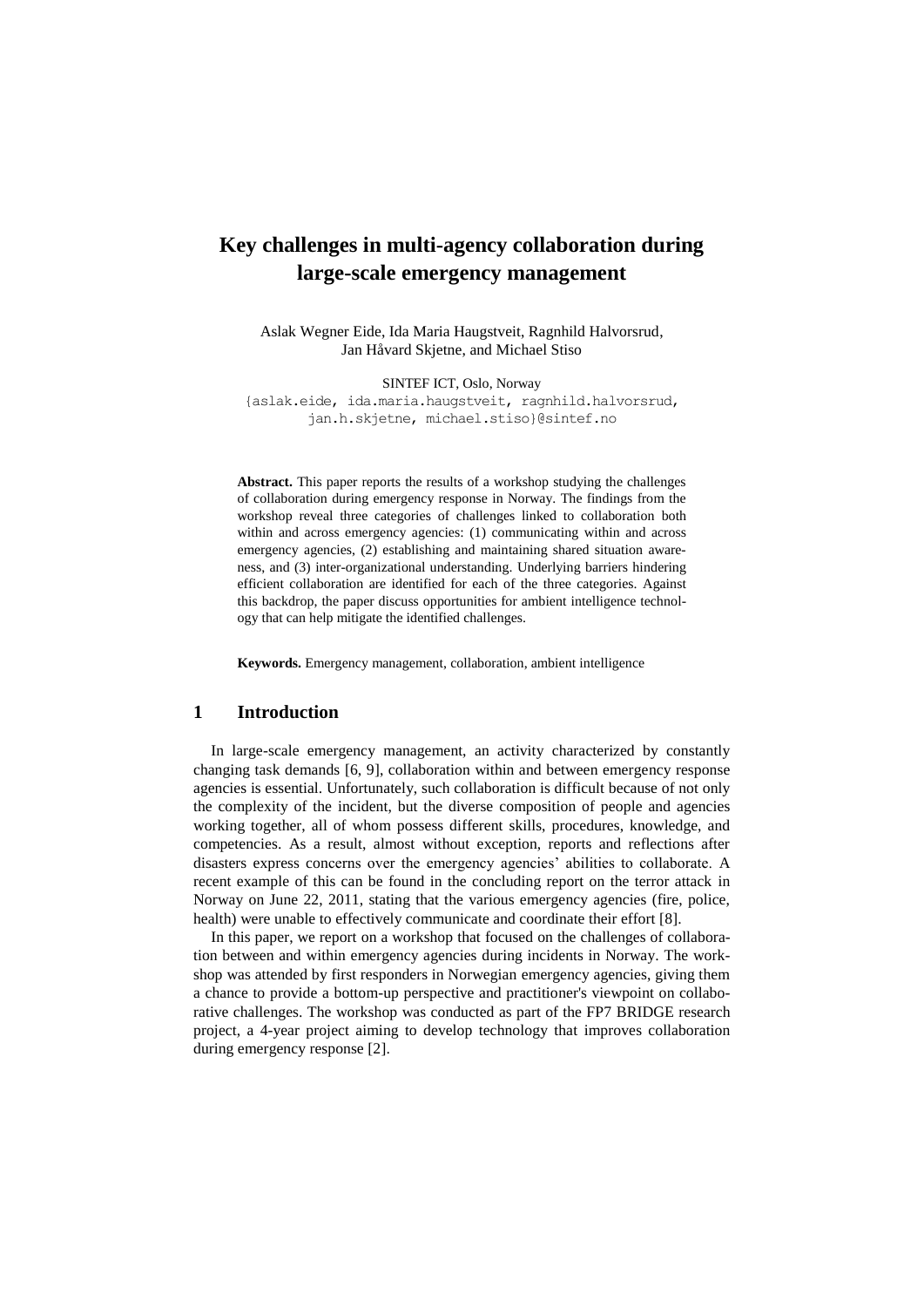# **2 Method**

The workshop was one step in the human-centered design approach we are following, the goal of which is to ensure that the design and development of an interactive system takes the needs of its users into account [7]. It was intended to address the common difficulty in that approach of involving domain experts in the innovation process, whether the early phases of context research and idea generation or the later phases of development, refinement, and implementation [4].

In this study, domain experts from emergency agencies were recruited from the Norwegian fire, police, and health services. In total, 10 such experts participated, each having several years of experience in on-site emergency response. Those 10 were divided into 3 groups consisting of at least one member of each agency. Each group was coordinated by a 'facilitator', whose main responsibility was to assign exercises, clarify any methodological issues, and keep on schedule.

During the workshop, the groups were asked several trigger questions about current work practices during emergencies. Two questions were considered to be the most important and were therefore posed to all three groups: (1) How do you set up the emergency organizations on-site, and which roles and responsibilities can be identified? (2) How do you obtain an understanding of the unfolding emergency situation, and how do you maintain such an understanding? The remaining questions were distributed among the groups and addressed communication issues, the decision making process, resource management, risk analysis, and interaction with bystanders, media, and experts.

We used affinity diagramming [5] to form the experts' discussion points into adhoc hierarchical groupings of structures and themes, the goal being to highlight relationships between various issues that fell under the topics discussed [1]. The method was enhanced by letting each participant use colored sticky notes indicating their agency (police, fire, and health), as well as two colors to indicate specific information needs and specific challenges. Fig. 1 shows an example of the arrangement of sticky notes. Colour scheme:  $red = fire$ ,  $green = health$ ,  $blue = police$ ,  $yellow = information$ need, orange = challenge.



**Fig. 1.** Domain analysis using sticky notes and affinity diagramming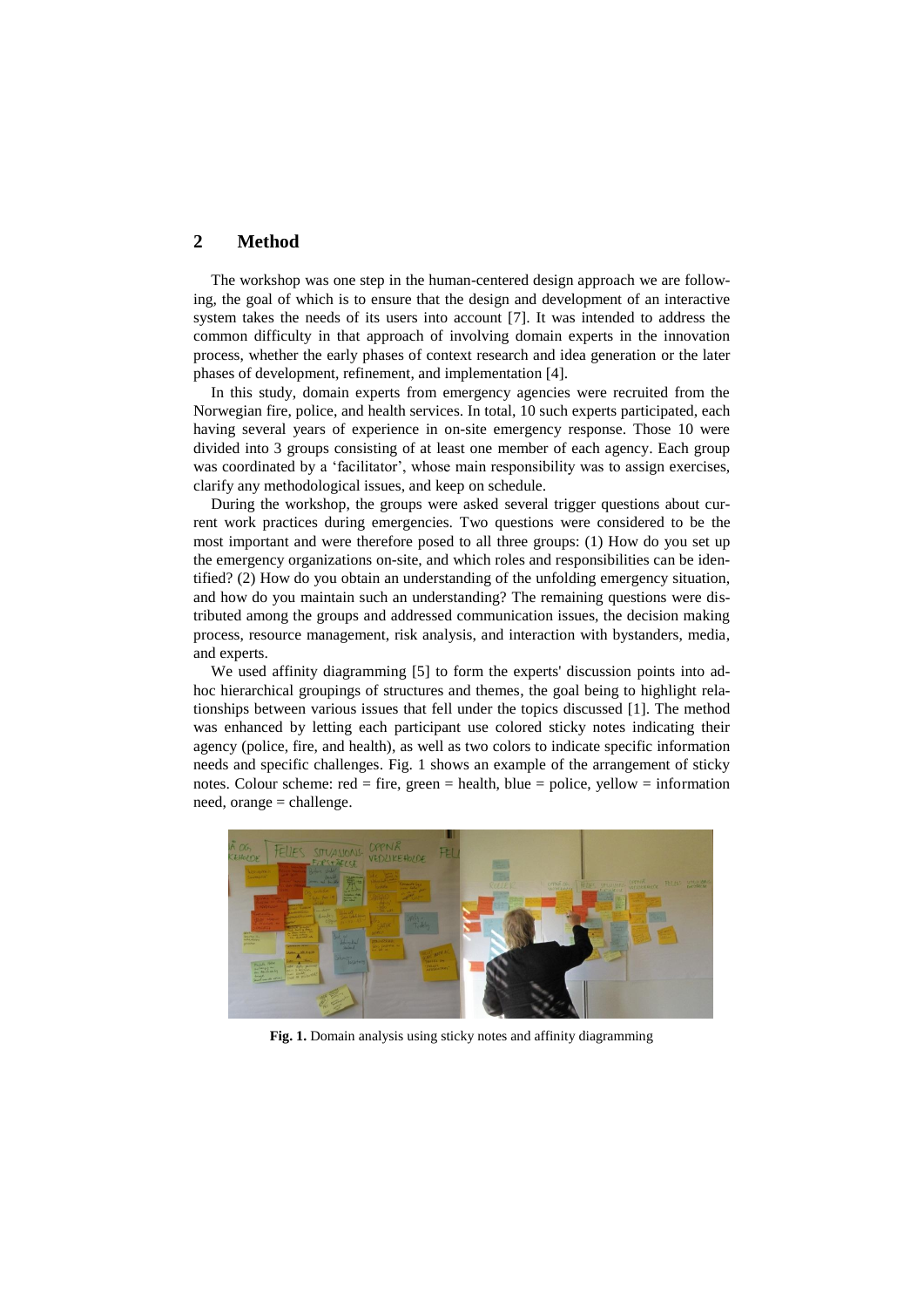The workshop followed a common procedure in each group: (1) Facilitator presents trigger question; (2) participants write their responses on sticky notes; (3) iterative posting/diagramming of individual contributions in a shared physical space; and (4) continuous discussion and consolidation of content in relation to other contributions. Group discussions were documented using audio and video recording, and a 'secretary' supported the data collection process by taking notes and pictures. Each group thus produced data in the form of (1) a set of affinity diagrams (one for each trigger question asked within each group) made up of sticky notes describing tasks, challenges, and information needs connected to each given trigger question, and (2) audiovisual recordings of the discussions that took place during the diagramming process.

The collected data was analyzed in four steps. In the first step, the sticky notes were counted, translated, and cataloged using an Excel spreadsheet. Sticky notes that were difficult to decipher were either rejected or (when possible) verified through audio and/or video recordings. Second, any listed tasks and challenges in the diagrams were categorized into respective groups. Third, tasks were further categorized according to which agency they belonged to, and each challenge note was supplemented with an interpretation of it. When necessary, those interpretations were derived from audio and/or video recordings from the diagramming process. Finally, we subjectively categorized the resulting set of challenges, extracting those important to collaboration during emergency response and, within that subset, deriving groups of challenges based on shared themes.

# **3 Findings**

The workshop revealed a wide variety of tasks and challenges that emergency responders face during crisis incidents. It also shed light on challenges related to other aspects of emergency response, such as lack of resources, time-criticality, and hazardous environments. However, in this paper, we have chosen to disregard the latter types of challenges and focus solely on those related to collaboration within and across emergency agencies.

 In sum, over 200 sticky notes describing tasks and challenges in emergency response were collected. Of those notes, 87 described challenges linked to emergency response, and of those, 33 described challenges related to collaboration. Additional details can be found in Table 1.

 The analysis of the material revealed three overall categories of collaboration challenges: (1) communicating within and across agencies, (2) establishing and maintaining shared situation awareness, and (3) understanding organizational structures. In the remainder of this section, we describe each of these categories in detail, and the barriers in each category that hinder efficient collaboration during emergency response.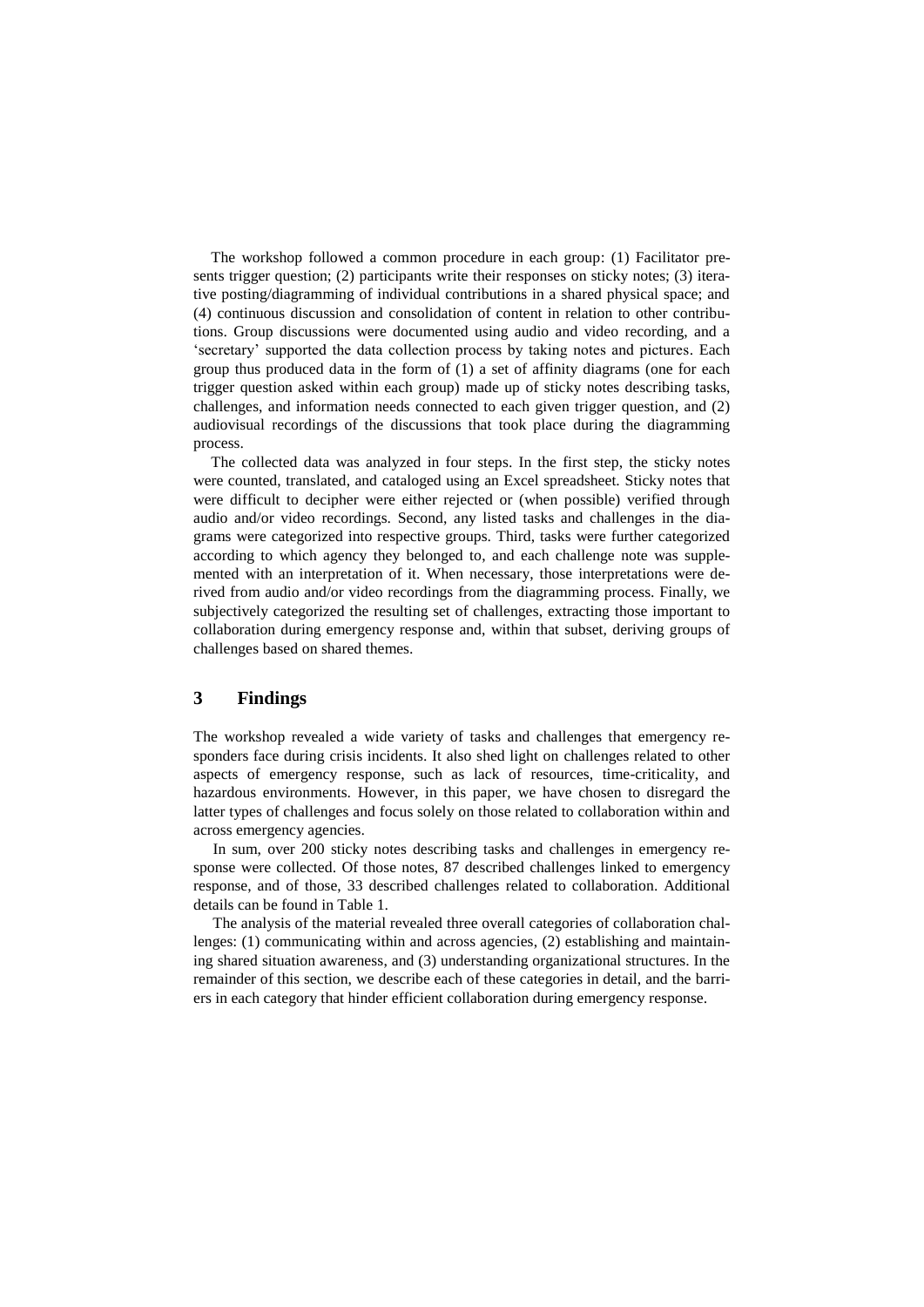| Note type               | Group 1 | Group 2 | Group 3 | Total (relevant) |
|-------------------------|---------|---------|---------|------------------|
| Police<br>tasks         | 35      | 12      | 20      | 67               |
| Fire service<br>tasks   | 35      | 8       | 18      | 61               |
| Health service<br>tasks | 19      | 5       | 19      | 43               |
| Challenges              | 29      | 20      | 38      | 87(33)           |

**Table 1.** Overview of collected sticky notes

#### **3.1 Communicating within and across agencies**

Based on the results from the workshop, it is often a great challenge for emergency responders to achieve efficient communication both within and across agencies. Out of the 33 relevant sticky notes, 15 notes described challenges linked to communication. Participants reported that it is generally difficult to exchange information between emergency agencies (particularly with agency representatives at the operative level), and to establish an efficient flow of communication between field personnel.

According to the participants, one main barrier hindering efficient communication is the radio network, because of a lack of radio capacity and other technical problems. During large-scale incidents, emergency agencies make use of a shared radio channel (called the rescue channel) for interagency communication. However, due to the substantial amount of coordination that is required during such incidents (particularly in the initial phase), and the fact that only one user may use the channel at a time, it is often difficult for users to get through with their message.

A second barrier for achieving efficient communication is the common lack of knowledge in how the rescue channel should be used. For example, as explained by one participant, some agencies use the rescue channel for communicating within the agency, even though all agencies have their own dedicated channels for such purposes. The resulting increase in radio traffic can hinder actual *inter*agency messages from getting through

A third barrier for achieving efficient communication is the lack of a common language and terminology across emergency agencies. The Norwegian emergency agencies not only use different terms, they also assign different meanings to the same terms. For example, one participant described a situation where the police requested an ambulance to pick up a patient with life-threatening injuries, describing the situation as urgent. In the terminology of the ambulance personnel, however, *urgent* is not considered to be life-threatening (they use the term *acute* for this purpose), causing them to misunderstand the severity of the situation.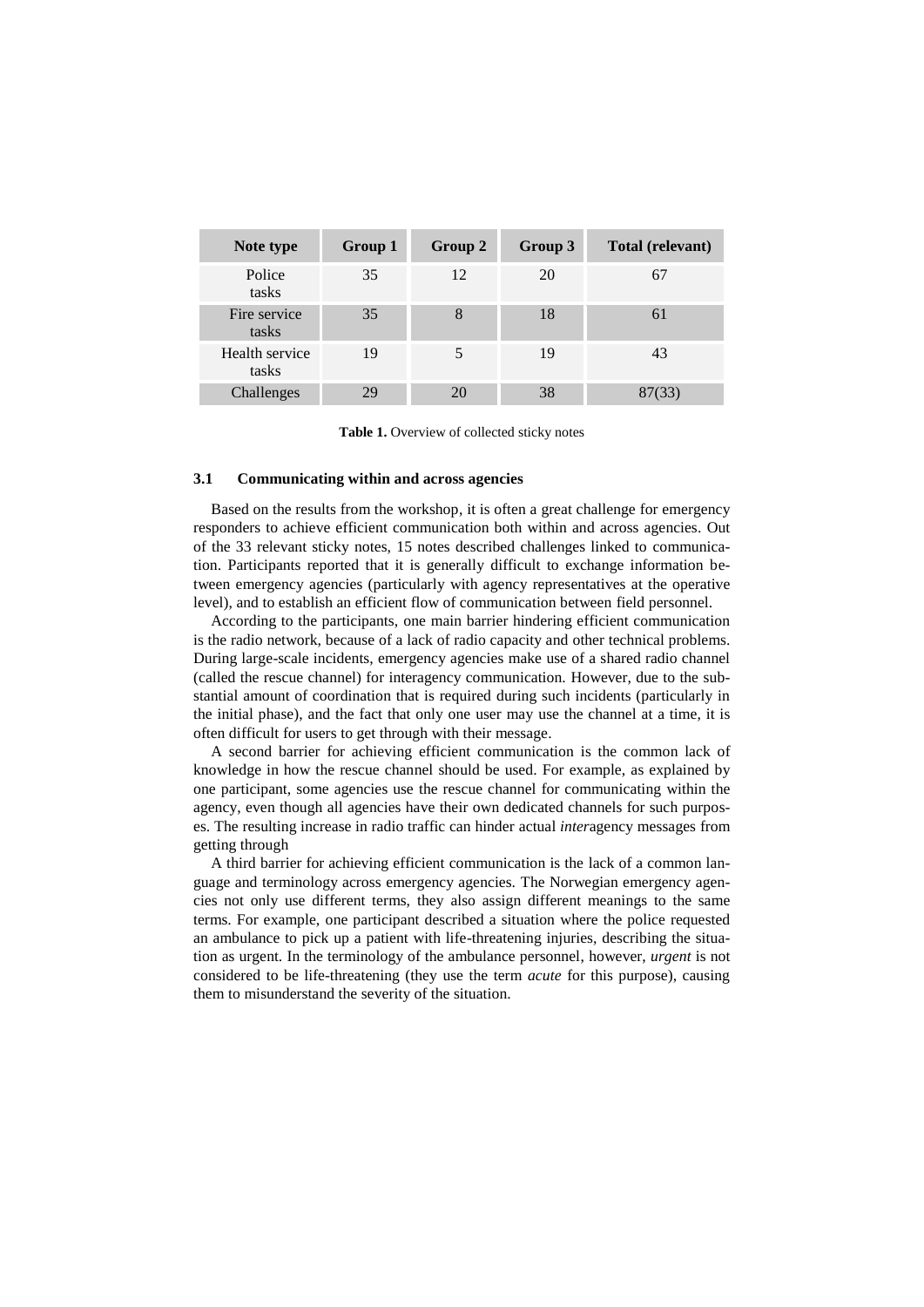## **3.2 Establishing and maintaining shared situational awareness**

The workshop participants revealed that it is challenging to establish and maintain shared situation awareness among the agencies and actors participating in an emergency effort. Out of the 33 sticky notes analyzed, seven highlighted general difficulties in establishing situation awareness across involved actors, particularly between the three emergency services (police, fire, and health).

Seemingly, the main barrier hindering shared situation awareness is the lack of a common platform for sharing information across agencies. As expressed by one participant, emergency agencies do not have any audiovisual support tools available, and the only means for sharing information across agencies in current practice is through verbal communication, preferably face to face. In addition, there is a lack of resource overview and management (an important component of situation awareness), because devices for sharing information about the position and status of resources are not used in the field.

 Other barriers highlighted by participants include information overload, prioritization of information, and obtaining the right information at the right time. Emergency situations develop and change over time, demanding continuous monitoring from emergency response personnel to maintain an up-to-date overview of the situation. One participant explained that getting the right information is an ongoing challenge throughout all phases of an incident, because that information will generally not be available immediately.

### **3.3 Organizational understanding**

The results from the workshop also indicate that emergency agencies sometimes lack a sufficient understanding of the responsibilities, needs, plans, and tactics of their own and other participating agencies, which can have a negative impact on collaboration. Out of 33 sticky notes describing challenges related to collaboration, 11 concerned organizational understanding.

One of the barriers to organizational understanding is the lack of knowledge about one's own as well as others' responsibilities during an emergency situation, which can complicate the coordination of an incident. As an example, one participant stated that the Incident Commander often functions more as a police officer than as a commander for all agencies (which he/she is supposed to be), leading to an inefficient coordination effort focused on police operations.

Another relevant barrier is the lack of understanding of other agencies' needs during an emergency effort. Each of the three emergency agency functions as a separate organization with specific tasks and responsibilities, and participants expressed that the three often have different opinions regarding how a situation should be resolved. Despite that, efficient emergency management and collaboration requires the leaders of those agencies to have a shared understanding of what the other agencies need in order to do their job.

A third barrier related to organizational understanding is the lack of congruent planning and common tactics across agencies. In today's practice, emergency agencies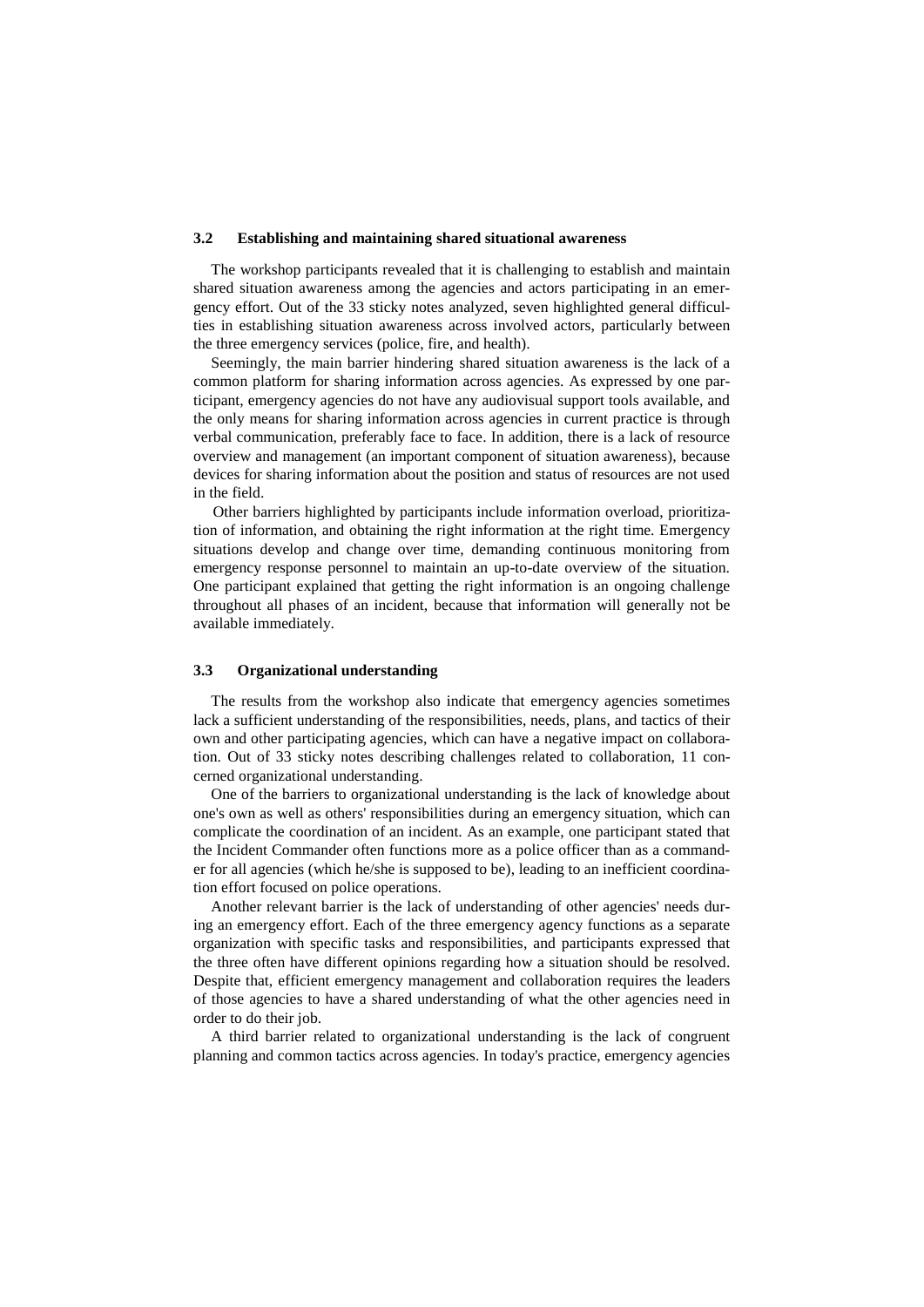have different sets of plans for how to manage a given incident scenario, and unfortunately, those plans do not match each other. That can negatively affect the development of strategies and tactics, resulting in time loss and misunderstandings during an emergency situation.

## **4 Discussion**

Efficient collaboration during emergency response in large-scale incidents requires a clear understanding of roles, responsibilities, and tasks among the involved actors; simple sharing of relevant information; and a common and shared understanding of the situation at hand. In this section, we discuss opportunities for technology that can help mitigate the challenges of collaboration during emergency response.

## **4.1 Mitigating communication challenges between and within agencies**

The challenges described in Section 3 indicate a clear need for better technology to support intra- and inter-agency communication during emergency response. One approach could be to supplement verbal communication with electronic messaging tools. Those would have the potential to reduce not only the need for verbal communication, but also the risk of information overload, because a message would be directed only to the person or persons the user specifies rather than blasted to everyone.

Another, more advanced option is to use artificially intelligent tools (e.g., software agents) to automatically handle parts of the coordination required during an emergency situation. For example, wearable sensors and smart devices could collect information about the status and environmental conditions of field responders and then send that information on to software agents. The agents could then compare that information to the parameters of different tasks that agency leaders are trying to coordinate, highlighting those personnel and teams best-suited to a given task.

Along the lines of the latter option, the Resource Manager, currently under development in the BRIDGE project, aims to support automatic allocation of personnel and equipment during large-scale incidents. Based on the position, capabilities, environment, and status of available resources, the Resource Manager will be capable of determining which resources are best-suited to handle a given task. The selected resources (or the personnel in charge of them) will then be notified of the assignment automatically on a handheld device, which they must confirm or decline. Notifications of confirmation or decline are sent back to the commander who issued the request.

Finally, one of the key challenges in communicating during emergency management is that the network capacity is limited and easily overwhelmed. That is a crucial resource for sharing information between emergency personnel. To reduce the need for high-bandwidth networks, the amount of information that responders must transmit should be reduced. That could be done by moving processing power out to the sensors, letting them do the main analyses and transmitting just the results. That will also reduce the need for bandwidth so that potentially also the TETRA-based com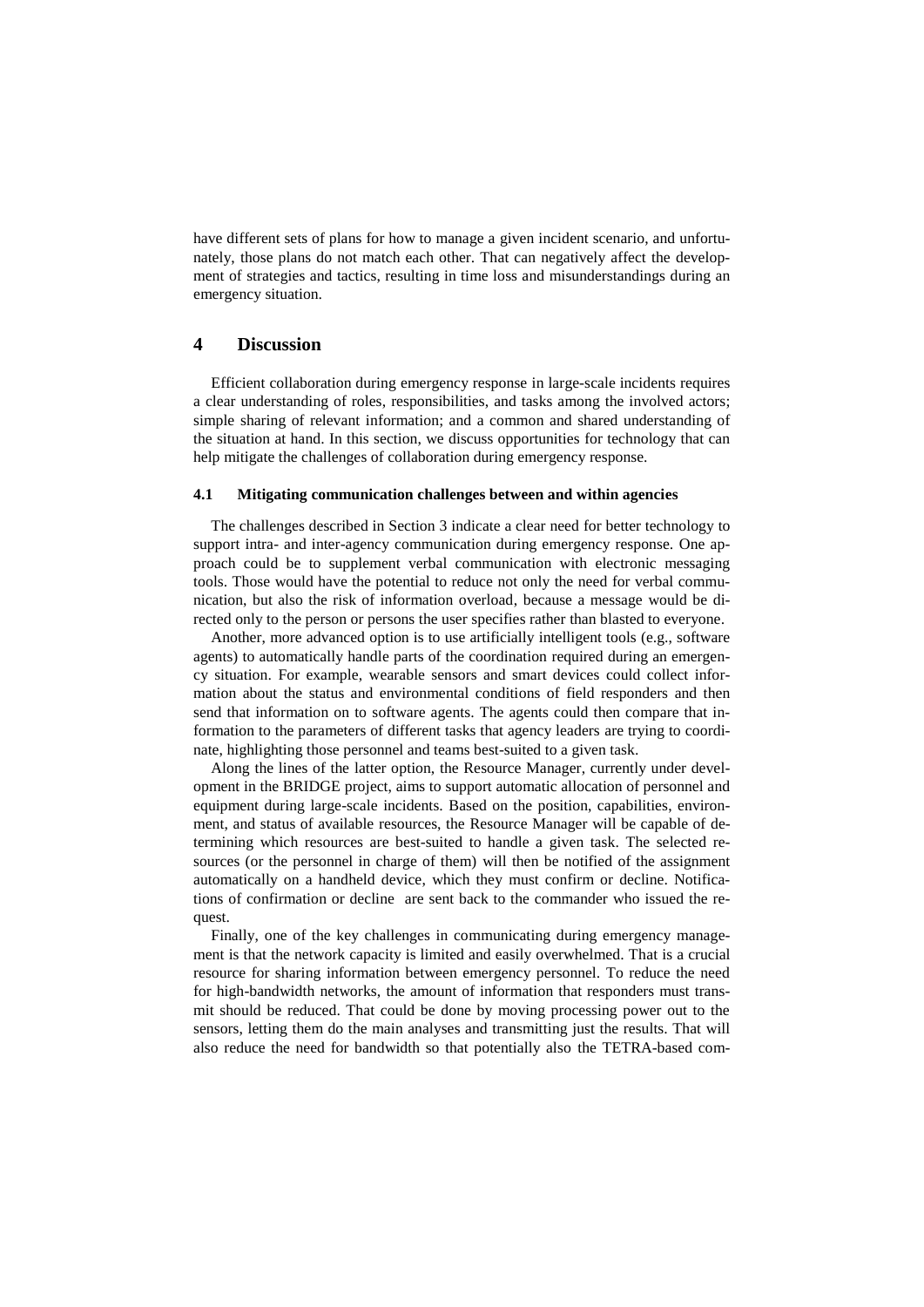munication infrastructure used in several European countries could be used to exchange the most critical information when necessary

## **4.2 Mitigating the challenges of shared situation awareness**

The lack of a shared situation awareness is inherently linked with the lack of efficient communication during emergency response, and hence could also benefit from the technical solutions described in Section 4.1. Still, there is always a limitation with respect to how much information one person has time to communicate to another. To bridge that problem, we see an opportunity for the use of sensors, smart devices, and intelligent agents that unobtrusively collect relevant data and broadcast it to a central repository, where it is accessible by those in need of that information. A concept currently under development in the BRIDGE project, called the *Master*, aims to realize that idea by providing a common operational picture that supports the three levels of situational awareness proposed by Endsley [3]: (1) "Perception of the elements in the environment"; (2) "comprehension of the current situation"; and (3) "projection of future status". To achieve an up-to-date operational picture, the Master draws information from sensors and smart devices that track the position and status of resources, victims, and triaged patients. The operational picture can be accessed on any kind of device (e.g. pc, surface tables, tablets, mobile phones), and allows each user to filter out the information he/she needs. Unlike other available software with similar capabilities, the Master enables sharing of information across all involved parties, making heavy use of sensors that are deployed directly in the field or attached to the equipment and clothing of emergency response personnel and victims.

## **4.3 Mitigating the challenges of organizational understanding**

 In contrast to the challenges addressed in Section 4.1 and 4.2, the challenges of organizational understanding are not necessarily solvable by new and better technology. Instead, we see a clear need for better training and education, giving the first responders a clear understanding of the responsibilities, tasks, and roles of not only their own agency, but of all the three main emergency agencies.

# **5 Conclusion**

 The results of this workshop revealed three key challenges in emergency response that, at least in Norway, create problems for multi-agency collaboration: (1) efficient communication between participating actors, (2) establishing and maintaining a shared situation awareness, and (3) achieving organizational understanding. The first and second challenges both deal with information exchange in different ways, raising the likelihood that advancements in ambient intelligence can mitigate them – in particular, the interplay between wearable sensors and smart devices and intelligent software agents. The third is more of an educational issue, however, and not easily addressed through ambient intelligence technologies.